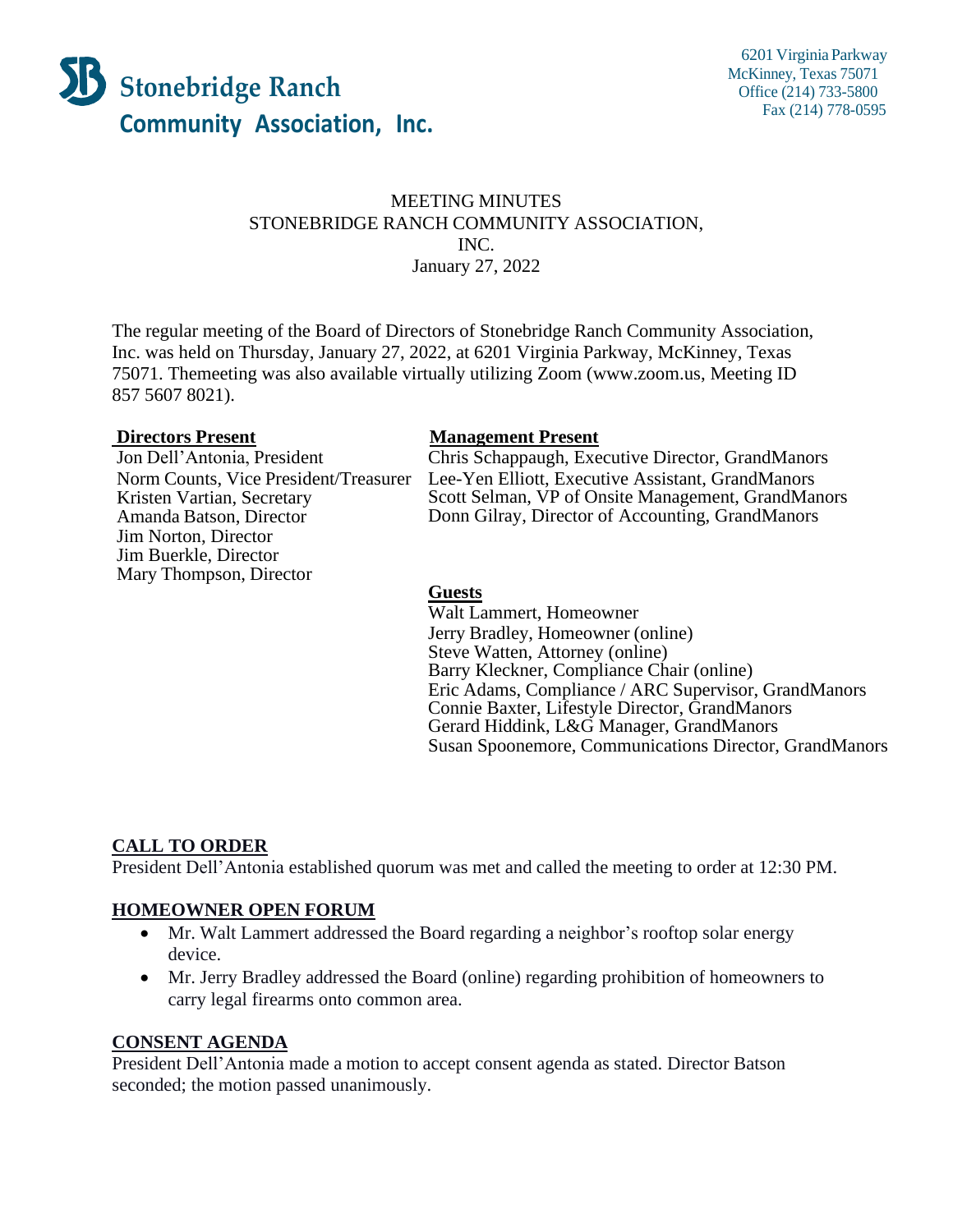# **OLD BUSINESS**

**Board Guideline Review –** President Dell'Antonia made a motion to approve the following Current Board Guidelines or Policies as presented in the board packet:

- Handling Media Inquiries reviewed, no changes made
- Firearm Policy reviewed, no changes made
- Whistleblower Policy– reviewed, no changes made

Director Batson seconded; the motion passed unanimously.

#### **NEW BUSINESS**

**Discuss and Act on Any Non-Confidential Items from Homeowner Open Forum** – Modifications Committee to review solar panel application in reference to frame color being objectionable to other property owners. Board discussed enforcement of Firearms Policy in common area. Board will confer with Attorney on above.

**Discuss Upcoming Board Election – Board discussed upcoming election process. Director** Buerkle moved that we include 2 drawings for free HOA dues for voters, not necessarily attendees. Director Batson amended motion to include proxy voters. Director Buerkle accepted amendment. Director Thompson seconded; the motion passed unanimously.

**Review and Adopt the Revised Strategic Plan** – Director Batson made a motion to approve the 2022 Strategic Plan. Director Norton seconded; the motion passed unanimously.

**Review and Adopt the Reserve Spending Plan**– Vice President/Treasurer Counts made a motion adopt Reserve Study. Director Buerkle seconded; the motion passed unanimously.

**Review and Approve Granting the Finance Committee Access to Ciranet Financials and Accounts Payable Records for the Association and Update the Finance Committee Guideline to Reflect Such Access**– Board discussed Ciranet financials and accounts payable records for Committee members. Director Buerkle made a motion to accept policy for Finance Committee. Director Vartian seconded; the motion passed unanimously.

**Review and Approve New Committee Members for the Finance Committee** – Vice President/Treasurer Counts made a motion approve new committee members. Director Batson seconded; the motion passed unanimously

**Irrigation Report** – Director Buerkle reported on the SOS Irrigation results and working with the City Water Department to produce an accurate and complete report.

#### **ASSOCIATION REPORTS**

**Financial Report** - Vice President/Treasurer Counts presented a current financial report.

**Strategic Plan** - There were no items to discuss.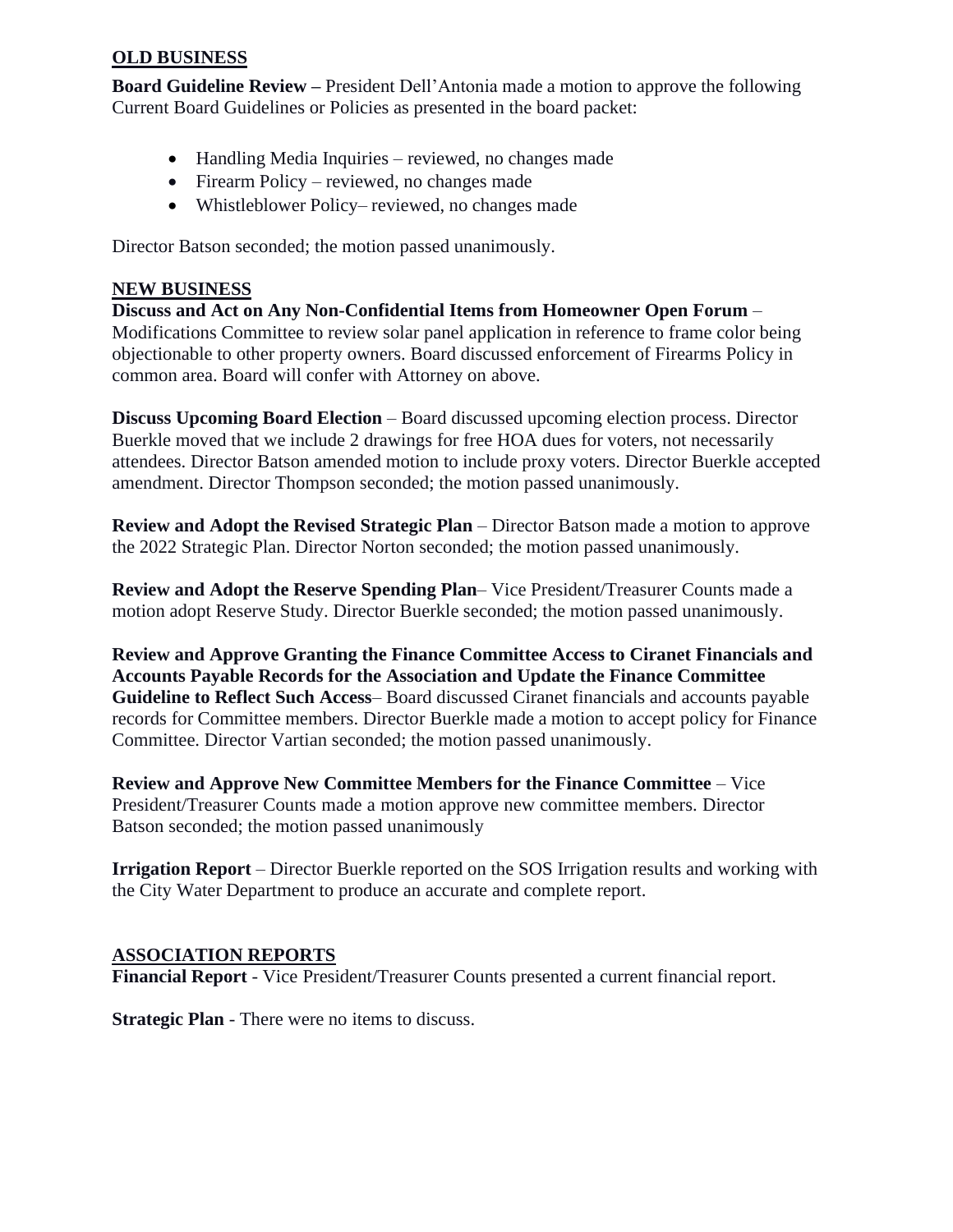# **EXECUTIVE SESSION CONVENED AT 2:45 PM**

# **OPEN SESSION RECONVENED AT 6:05 PM Summary of Executive Session**

**Transition Report** – Board discussed with GrandManors transition status. On topic of fines for repeat offenders, Director Batson made a motion to amend collections policy to reflect fines should resume same level as previously cured violation. Director Buerkle seconded; the motion passed unanimously. On topic of voluntary payment plans, Director Buerkle made a motion to change payment plan policy to reflect change in removing \$10 (monthly administration) fee. Director Norton seconded; the motion passed unanimously.

**Foreclosure Report** – There were no items to discuss. Chris Schappaugh to communicate with Attorney regarding residents that are in Pre-Foreclosure and Foreclosure.

**Information Only Report** – Board reviewed Collections Report, Violation Report, Appeals Report, Project Reports.

**Residents Petitions** – There were no items to discuss.

**Board Liaison Committee Reports** – Board Liaisons reported on current and upcoming committee projects.

- Vice President/Treasurer Counts made a motion to approve the following Finance Committee members: J. Booker, A. Martin, and G. Warman.
- Director Thompson reported Social Committee re-election in December 2021 of Committee Chair, C. Scheuren and Secretary, P. Wertenberger.

**Review and Approve Funding Request for Irrigation Improvements** – Director Buerkle discussed ongoing project to replace pressure regulated sprinkler heads. Director Buerkle made a motion to approve head survey so he can come back to Board with competitive quote for replacement. Director Norton seconded; the motion passed unanimously.

**Review and Adopt a Guideline for Competitive Bids for L&G Projects** – Board discussed current vendor bidding process. Executive Director Chris Schappaugh proposed a preferred vendor bid list. President Dell'Antonia made a motion to table discussion. Director Norton seconded; the motion passed unanimously.

**Executive Director's Report** – There were no items to discuss.

**Repair and Replacement Plan for First Quarter, 2022** – Executive Director Chris Schappaugh reviewed the R&R Plan for First Quarter, 2022. Vice President/Treasurer Counts made a motion pull funds to approve funding (clarification needed) for First Quarter projects. Director Batson seconded; the motion passed unanimously

**Legal Update** – There were no items to discuss.